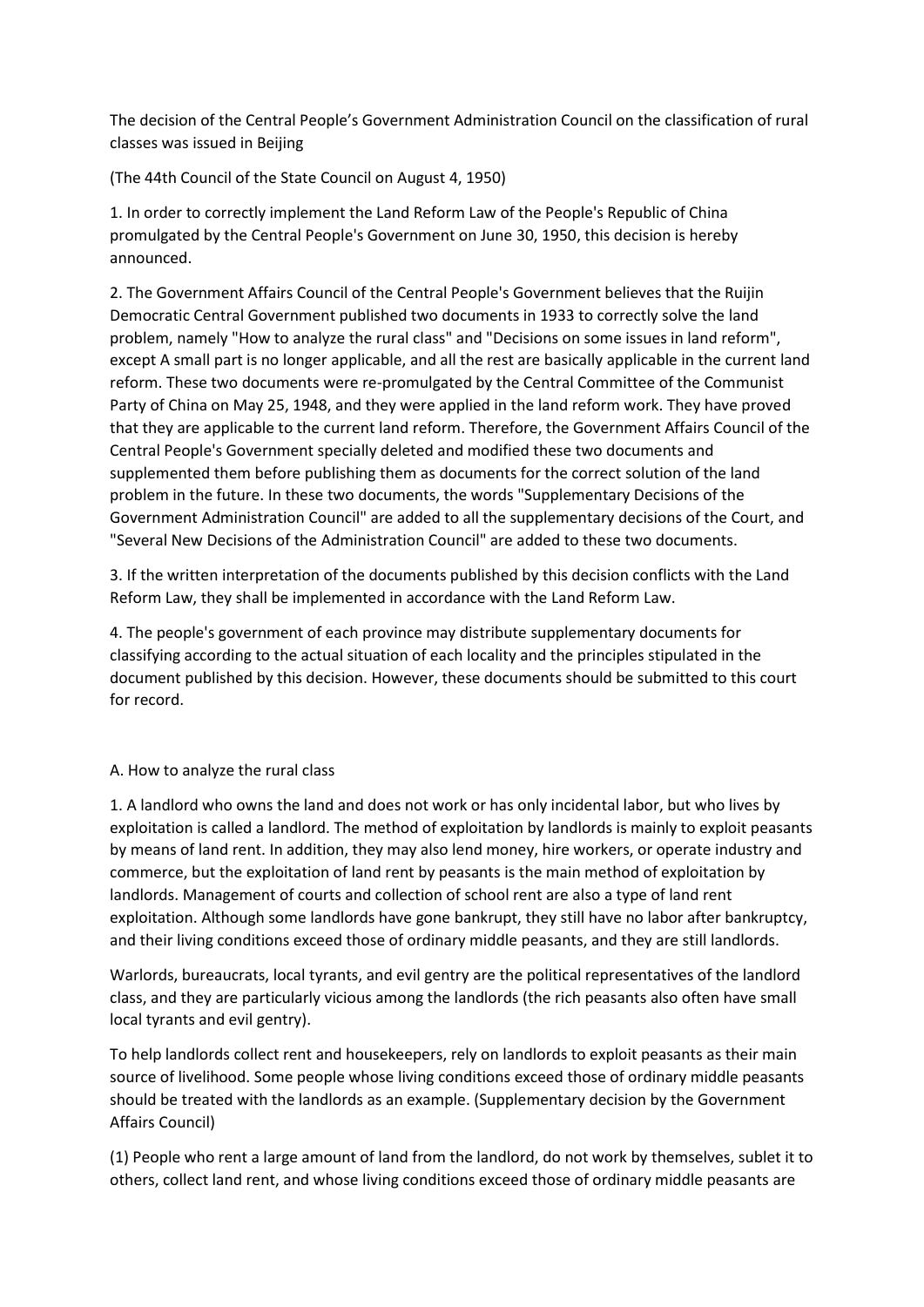called second landlords. Second, the landlord should be treated as the same as the landlord. Those who work and cultivate part of the land by themselves should be treated with the example of rich peasants.

(2) Revolutionary soldiers, family members of martyrs, workers, staff, freelancers, hawkers, and those who rent out a small amount of land for other occupations or lack of labor, should determine their composition according to their occupation, or called small land renters, Not to be a landlord. Its land shall be dealt with in accordance with Article 5 of the Land Reform Law.

(3) Those who have income from other occupations, but at the same time occupy and lease a large amount of agricultural land, which is more than the average amount of land owned by the local landlord per household, should be determined according to their main income, which is called other component and landlord, or landlord and other component. The land and property directly used for other occupations shall not be confiscated.

(4) The average amount of land owned by each household of landlords in various regions shall be calculated on the basis of one or several counties, and shall be determined by the district or county people's government after submitting it to the provincial people's government for approval.

2. Rich peasants and rich peasants generally occupy land. But there are also those who own part of the land and lease part of the land. There is also no land, all land is leased. Generally, they have relatively good production tools and activity capital, participate in labor by themselves, but often rely on exploitation as one or most of their sources of income. The method of exploitation by the rich peasants is mainly the exploitation of hired labor (please long-term workers). In addition, it may also use a piece of land to lease and exploit land rent, or money lending, or operate industry and commerce. Most of the rich peasants are still in charge of courts. Some possess a considerable amount of fine land, and apart from their own labor, they do not hire workers, and they exploit peasants by means of land rent, debt, etc. This situation should also be regarded as rich peasants. Exploitation by the rich peasants is frequent, many and the main one. (Supplementary decision by the Government Affairs Council)

(1) A rich peasant who rents out a large amount of land more than the amount of land cultivated by his own and hired people is called a semi-landlord rich peasant. The land and other properties of rich peasants and semi-landlord rich peasants shall be dealt with in accordance with Article 6 of the Land Reform Law.

(2) In a landlord's family, someone who participates in the main agricultural work all year round, or hires someone to cultivate part of the land at the same time, and leases the main part of the land. The amount of leased land exceeds the amount of land cultivated by himself and hired by more than three times (such as Renting out 150 acres, self-cultivation and hired people to cultivate less than 50 acres), in the case of occupying more land, the amount of leased land exceeds the amount of land for self-cultivation and hired farming by more than two times (for example, renting Those who cultivated 200 acres by themselves or hired people to cultivate less than 100 acres) shall not be called rich peasants, but shall be called landlords. Its land and other properties shall be dealt with in accordance with Article 2 of the Land Reform Law. However, the part of the land cultivated by its own labor should be basically retained after appropriate supplementation. If the laborers are not dominated but in a dominated position in the family, the laborers should be classified as appropriate laborers, distinguished from other laborers in the family.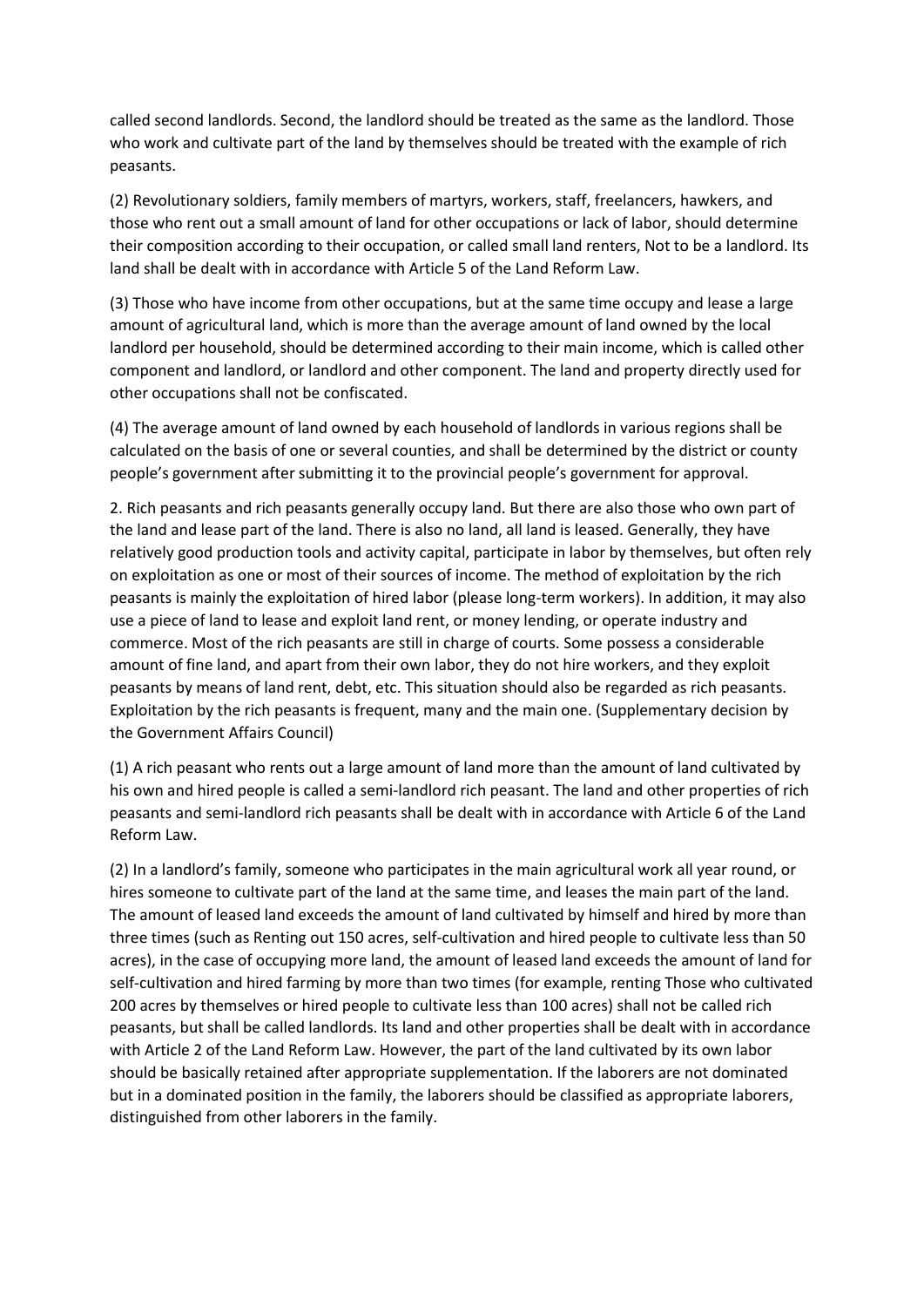3. Many middle peasants and middle peasants' own land. Some middle peasants only occupy part of the land and lease part of the land. Some middle peasants have no land, and all land is leased. The middle peasants themselves have considerable tools. The source of life of middle peasants depends entirely on their own labor, or mainly on their own labor. Middle peasants generally do not exploit people, and many middle peasants are also exploited by others such as a small portion of land rent and debt. But middle peasants generally do not sell their labor. The other part of the middle peasants (wealthy middle peasants) exploited others slightly, but infrequently and mainly. These are middle peasants.

4. Poor peasants have some land and incomplete tools. Some have no land, only some incomplete tools. Generally, it is necessary to rent land for farming, and it is exploited by people's land rent, debt and a small part of hired labor. These are poor peasants. Middle peasants generally do not sell their labor, and poor peasants generally sell a small part of their labor. This is the main criterion for distinguishing between middle peasants and poor peasants.

5. Workers (including farm hires) generally have no land and tools. Some workers have a very small part of land and tools, and they live entirely or mainly by selling their labor. This is the worker.

#### B. Decisions on some issues in land reform

Many practical problems occurred in the struggle between the division of land and the investigation of land. These problems are either not stipulated in the previous documents, or the stipulations are not clear, or the government staff has incorrectly explained them, resulting in errors in implementation. In order to correctly develop the land struggle, correct and prevent errors in these issues, the People's Committee, in addition to approving the "How to Analyze the Rural Class" (the principles of analyzing landlords, rich peasants, middle peasants, poor peasants, and workers), specially Make the following decision.

1. Labor and incidental labor Under ordinary circumstances, one person in the family engages in main labor for one third of the time each year, which is called labor. One person in the whole family spends less than one-third of the main labor time each year, or although one third of the time each year is engaged in labor, non-main labor is called incidental labor.

(Explanation) It should be noted here:

(1) The rich peasants work by themselves; the landlords themselves do not work, or have only incidental labor. Therefore, labor is the main criterion to distinguish rich peasants from landlords.

(2) The standard number of people working in the whole family shall be one. If there are several people in the family, and one of them is working, this family is considered to have labor. Some people think that two people or even the whole family are required to participate in the labor before the family is considered to have labor. This is wrong.

(3) It is stipulated that the standard time of labor is one-third of a year, that is, four months. The division between labor and incidental labor (i.e., the boundary between rich peasants and landlords) is based on having engaged in the main labor for four months and less than four months. Some people consider those who are engaged in main labor for half a year as incidental labor. This is wrong.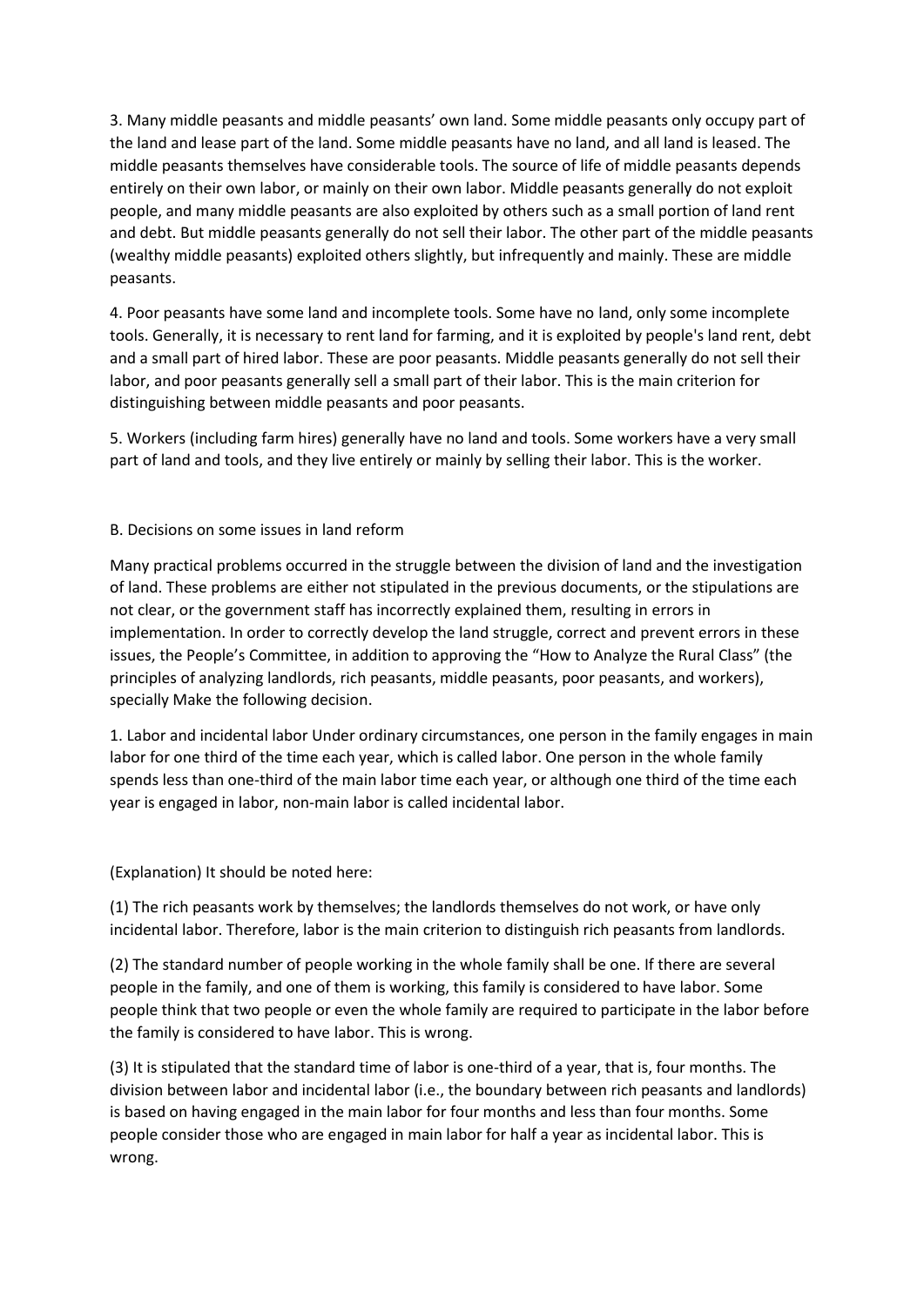(4) The so-called main labor refers to the labor in the main work department of agricultural production, such as plowing the field, planting the field, cutting crops and other important labor matters in production.

(5) The so-called non-primary labor refers to all kinds of auxiliary labor that only occupy a secondary position in production, such as helping to cultivate grass, helping to grow vegetables, and taking care of cattle.

(6) Labor is the main criterion for distinguishing the rich peasants from the landlords. Therefore, for those who only hire long-term workers for farming without other exploitation such as land rent, debt, etc., they are responsible for directing production, but those who are not engaged in the main labor are still treated as landlords.

(7) The time standard for the composition of the landlord component is based on the local liberation as a starting point and calculated upwards. Those who have lived a landlord's life for three consecutive years constitute the landlord component. In the land division and land investigation movement, many mistakes occurred with regard to labor and incidental labor. Either taking labor as only incidental labor and condemning him as a landlord, or taking only incidental labor as having labor and condemning him as a rich peasant. It is because in the past there was no clear standard for the separation of landlords and rich peasants. According to the above regulations, this error can be avoided.

However, the above provisions refer to "ordinary circumstances". In special circumstances, different treatments are required. There are two aspects here: The first aspect is the big landlord and someone in the family is a producer. For example, some people exploited a large amount of land rent and debt, such as collecting rents of more than 100 pals, or lending money of more than 1,000 yuan, and the family has a small population and consumption is not large. Even though people in this family are engaged in major labor for more than four months each year, still a landlord, not a rich peasant. However, if the population is very large and the consumption is very large, even if there is a hundred tens of rent or a thousand yuan in debt, as long as someone is engaged in the main work, he should be treated as a rich peasant. In the second aspect, it is a landlord based on the situation of exploitation, but a person who cannot be treated as a landlord based on the living situation. For example, some people used to be rich or middle peasants, but several years before liberation, due to the death or illness of the main workers in the family, they had to rent out all the land or hire people to cultivate them, so the whole family lived a life without labor. If it is inappropriate to treat this kind of person as the mainstay, he should be treated according to his original composition. Another example is that someone who is still a landlord in name, but the land ownership actually belongs to someone else, has very little income from exploitation, and even lives worse than a peasant, and he already has incidental laborers. Such a person can be treated as a peasant.

The above-mentioned special circumstances were ignored in some parts of the land division and land investigation movement. This is also wrong.  $(\frac{1}{2})$  (Supplementary decision by the Government Affairs Council)

(1) In some large families with a population of more than fifteen, one-third of the family members with labor should have one-third of the time engaged in the main work each year. labor.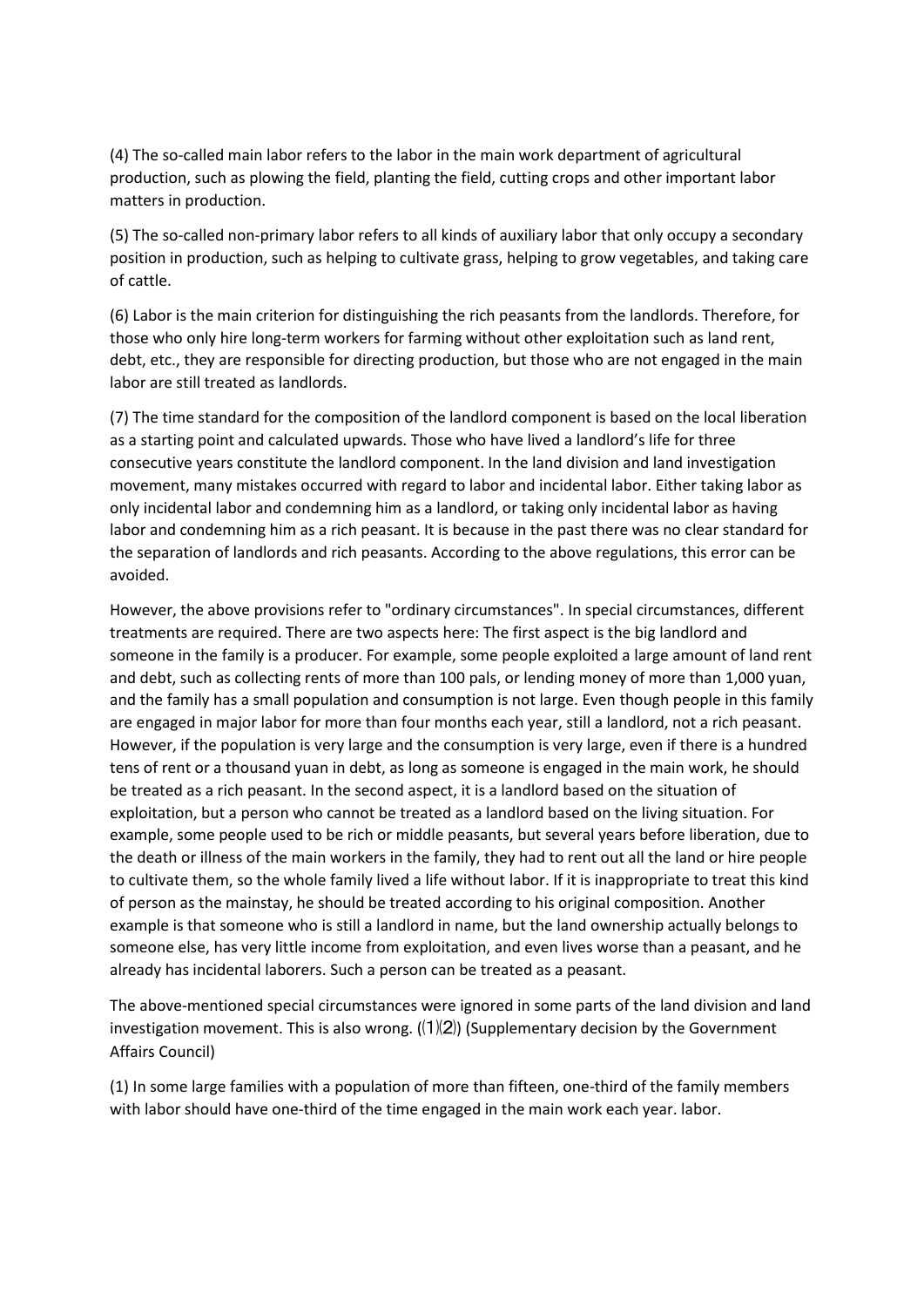(2) The aforementioned so-called main labor should refer to the main labor engaged in agricultural production. This is the main criterion for distinguishing landlords from rich peasants under ordinary circumstances. As for workers in other occupations in the landlord's family, they are also considered to have major labor, but their class composition should be determined according to the nature and circumstances of other occupational labor, and their treatment should be determined in accordance with their own class composition. For example, if someone in a landlord's family is a worker who is often engaged in medicine or teaching, this person should be treated as a doctor or teacher.

2. The wealthy middle peasants are part of the middle peasants, whose living conditions are above ordinary middle peasants, and generally have slight exploitation of others. The amount of his exploited income shall not exceed 15% of his family's total annual income.

In some cases, although the income from exploitation exceeds 15% of the family's total annual income, it does not exceed 30%, and the masses do not oppose those who still regard it as a rich middle peasant.

Under a democratic regime, the interests of the wealthy middle peasants should be equally protected as the average middle peasants.

(Explanation) It should be noted here:

(1) The wealthy middle peasants are part of the middle peasants. The difference between the wealthy middle peasant and other middle peasants is that the living conditions of the affluent middle peasants are above the ordinary middle peasants and generally have slight exploitation of others, while other middle peasants generally have no exploitation.

(2) The difference between the wealthy middle peasants and the rich peasants is that the amount of the annual exploitation income of the rich middle peasants does not exceed 15% of the total annual income of the whole family, while the rich peasants exceed 15%.

The setting of this kind of boundary is needed when actually distinguishing class components.

(3) The so-called minor exploitation of the wealthy middle peasants refers to the employment of shepherd children, or hire of odd labor, or monthly labor, or a small amount of money to lend, or a small number of pawn rents, or a small number of school rents, or a small number of land leases. But all these exploitations do not account for an important part of their family's source of income, that is, no more than 15% of their total income. The main source of life for the whole family is to rely on their own labor.

(4) In the period close to the local liberation, although there had been exploitation with the same amount of exploitation as the rich peasants in the same period of time, those who did not exceed two years were still regarded as rich middle peasants.

(5) In some cases, although the exploitation income exceeds 15% of the family's total income, it does not exceed 30%. If the masses do not object, they are still wealthy middle peasants. The so-called "certain situations" here refer to those who have more than 15% of the exploitation, but have a large family population, a small labor force, and lack of rich living. They even suffer from floods and droughts, or die due to illness, but turn to those in difficulties. Under these circumstances, those who exploit less than 30% should not be considered rich peasants, but middle peasants. If there is no such situation, those whose exploitation income exceeds 15% of total income are considered rich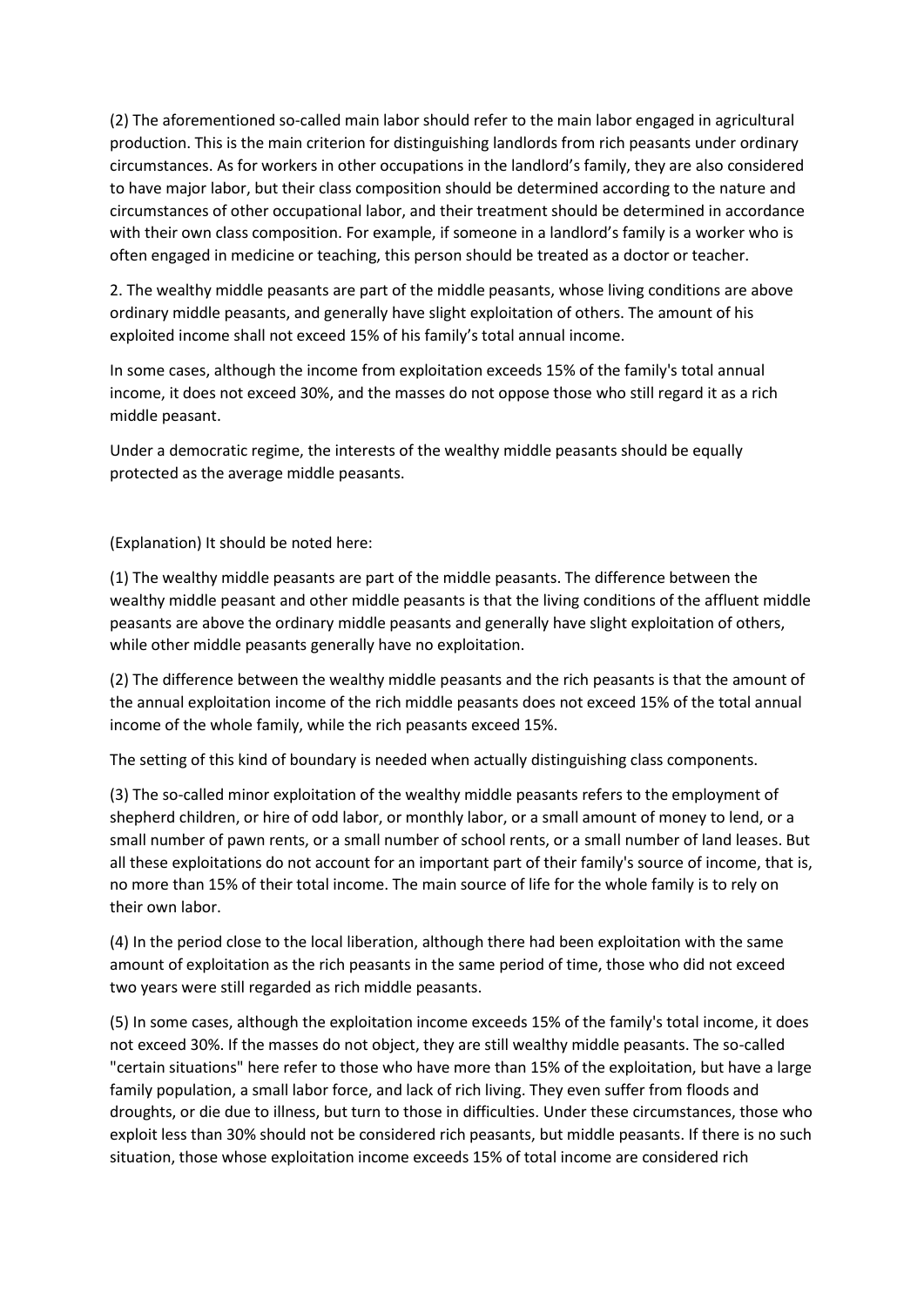peasants and should not be regarded as rich middle peasants. The correct judgment of these situations depends on the general will of the local people.

Wealthy middle peasants account for a considerable number in the countryside. In the land division and land investigation campaigns, many places treat them as rich peasants. This is incorrect. Most of the violations of middle peasants in various places have violated such wealthy middle peasants and should be corrected immediately.

#### For example

(1) A family of six eats and two of them work. There are 50 dans of Arita (35 dans of harvested grains), the current price is 4 yuan per 100, and the total value is one hundred and forty yuan. It is completely self-cultivating. There are five rooms and one cow. A mouthful of a pond will cost you twelve yuan in the ocean. The annual income for miscellaneous grain production and pig raising is about 100 yuan. Release three grains of grains, plus five (a year and a half), worth six yuan, received for four years. Money lending to the ocean is 100 yuan, plus 25-yuan, 25 yuan a year, and let it go for five years. Judgment: This family relies on its own labor as the main source of income, and its own production accounts for more than 250 yuan. Exploitation of other people's debts and interests, but the annual interest is only 31 yuan, less than 15% of the total income, and there is a surplus after the family's expenses. Life is quite good, but because the amount of exploitation is not large, it is regarded as a wealthy middle peasant, not Rich peasant.

(2) A family of five eats, one and a half work. Twenty-five Dans of Field, and 17 Dans of Grain. I borrowed 75 Dans of Tian, collected 42 Dans of Shigu, paid 25 Dans of rent, and paid it for ten years. The annual income of miscellaneous grain production and pig raising is 50 yuan, and one shepherd boy is hired for three years. It extended foreign debts to the ocean for 60 yuan, plus three plus three. The annual income was 18 yuan, and it was released for four years. There are five rooms and one cow. There is a piece of Muzi Mountain, and the annual picking is 30 dan of peach trees. Judgment: The family's life is mainly dependent on their own labor. Every year, they exploit people very little, but only more than 20 yuan (total of hired shepherd boy and money lending), and the exploited land rent is as much as 25 paves, and the family's expenses are very small. Ordinary middle peasants are not yet wealthy middle peasants. 3. The exploitation time and the amount of exploitation of the rich peasants are extrapolated from the local liberation time. For three consecutive years, in addition to participating in production, they have also relied on exploitation as part or most of their family's source of life, and the exploitation amount exceeds that of the whole family. Fifteen percent of the total annual income is called a rich peasant. In some cases, although the amount of exploitation exceeds 15% of total income, it does not exceed 30%, and those who do not object to it are still not rich peasants but rich middle peasants.

(Explanation) What should be noted here is:

(1) Use the local liberation time as the starting point for calculating the exploitation time, and not any other time as the starting point for calculating the exploitation time. Some people settle accounts and use the early exploitation of the gap as the basis for determining class composition. This is wrong.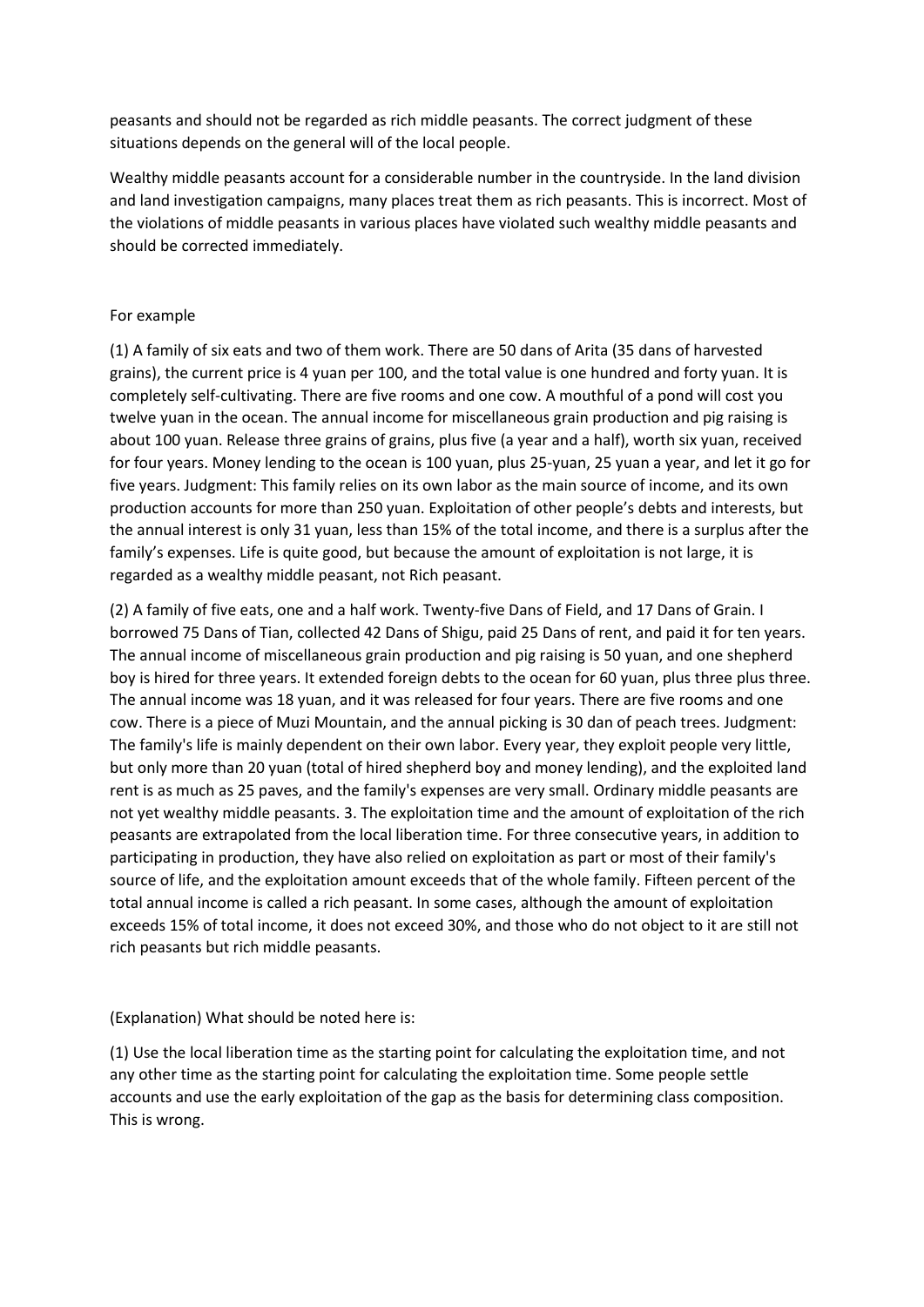(2) Three consecutive years of exploitation are used as the standard time for the composition of the rich peasants. If the exploitation time is less than three years or even if there are three years but is separated in the middle (discontinuous), although the amount of exploitation is the same as that of rich peasants at the same time, the theory of rich middle peasants is still considered.

(3) The amount of exploitation must exceed 15% of the family's total annual income to constitute a rich peasant component. If the amount of exploitation is less than 15% of the total income, there is a continuity of three or more years. Nor can it constitute a rich peasant component, but still a wealthy middle peasant component.

(4) The so-called total annual income of the whole family refers to the total of its own production part and the part that exploits others. For example, a family produces 400 yuan a year for the selfproduced part, and 100 yuan for the exploited other's part. The total is 500 yuan. income. Because the exploited part accounts for 20% of the total income, it is a rich peasant.

#### For example

(1) Eleven members of the family eat and two of them work. He owns a hundred and sixty dans of fields and harvests a hundred and 20 dans of grains (worth 480 yuan). There are two yuan of tea mountain, and the annual income is 30 yuan. There is a pond, and the income is fifteen yuan a year. The production of miscellaneous grains and pig raising are worth about RMB 150 per year. I often hired a long-term worker for seven years. Until liberation, the annual exploitation of surplus labor was worth about 60 yuan. Money lending to the ocean is 250 yuan, plus three, the annual collection is 75 yuan, and it is left for five years until the liberation. Judgment: This family works on its own, but hires long-term workers and lends a lot. The income from exploitation exceeds 15% of the family's total income. Although the population is large, there is a lot of money left after spending, so it is a rich peasant.

(2) The whole family has three meals, and one person has been engaged in main labor for four months. There are 60 dans of field, 30 dans of self-cultivation, and 18 dans of harvest. Thirty dans of land was leased out and 12 dans of valley was collected for five years. I often hire part-time workers for 20 days a year. There is one cattle, and two dans of cattle can be collected for rent every year. Money lending to the ocean is 120 yuan, plus three, the annual collection is 36 yuan, and it is released for three years. Judgment: The family's exploitation income exceeds its own production, but because one person has been engaged in the main labor for four months, he is a rich peasant. (Supplementary decision by the Government Affairs Council)

(1) The demarcation between rich peasants and wealthy middle peasants specified in the previous two and three chapters is based on whether the exploitation income exceeds 15% of their family's total annual income. 25% of the total annual income shall prevail. Those whose exploitation income does not exceed 25% of their total income are middle peasants or wealthy middle peasants.

(2) For the convenience of calculation, it is necessary to stipulate the following calculation standards: (1) Anyone who regularly hires a long-term worker or has other exploitation, but whose exploitation amount is equal to or less than one long-term worker, shall not be considered Rich peasant. (2) Anyone who hires two long-term workers frequently, or has other exploitation, whose total amount of exploitation is equivalent to hiring two long-term workers or more, can generally be regarded as a rich peasant. However, those with large household consumption and not rich people should still not be counted as rich peasants. (3) If the amount of frequent exploitation is equivalent to hiring more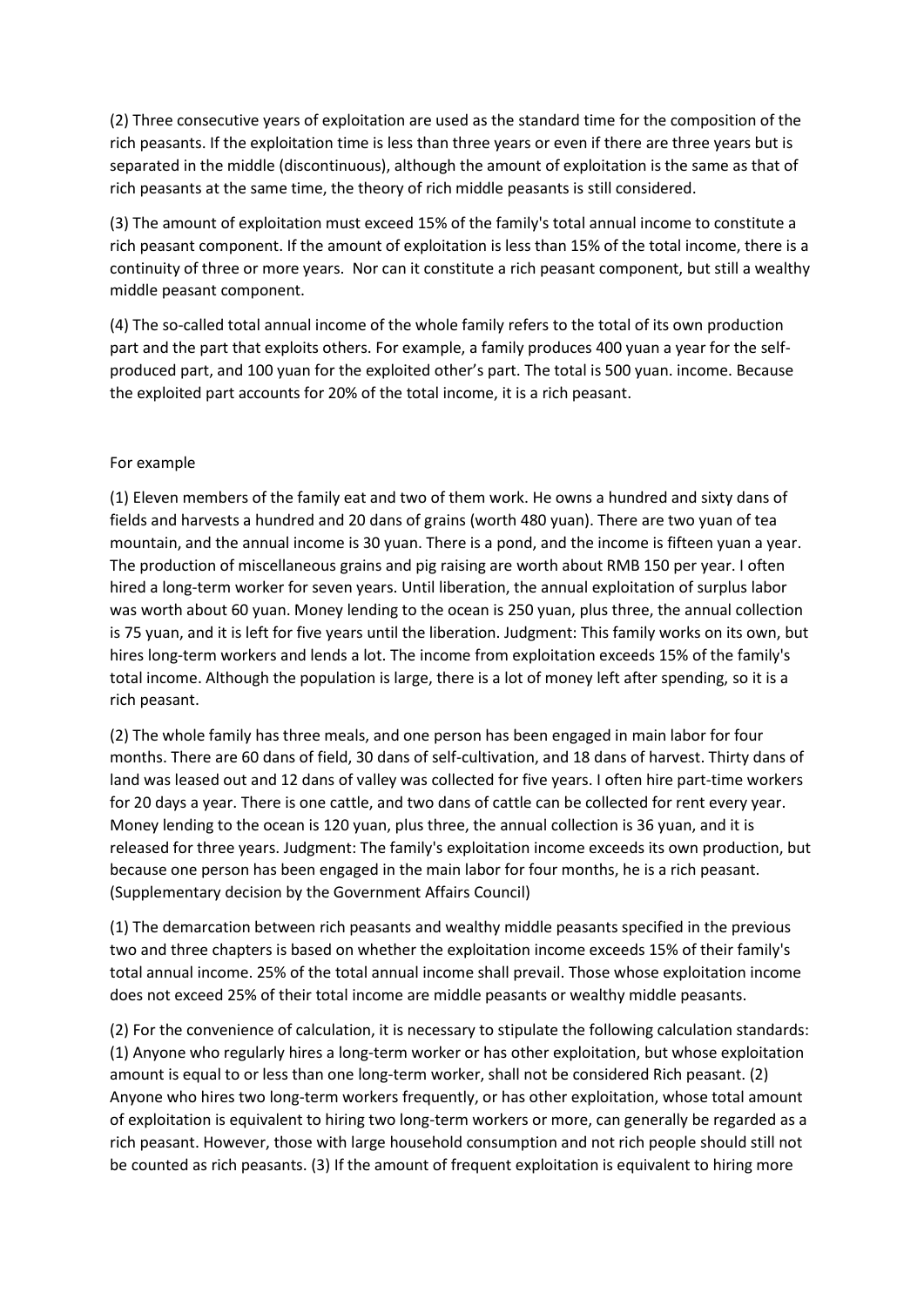than one long-term worker but less than two long-term workers, carefully calculate whether their exploitation income exceeds 25% of their total income. Those who exceed it are rich peasants. Those who exceed it are middle peasants or wealthy middle peasants. (4) Those who hire part-time workers or one hundred and twenty monthly workers each year are counted as hiring one permanent worker. (5) When calculating the amount of exploitation, the part directly exploited by others should be calculated against the part exploited by others.

4. The reactionary rich peasants before liberation, especially after liberation, the rich peasants who had major counter-revolutionary behaviors were called reactionary rich peasants. The reactionary rich peasant should confiscate the land and property of himself and his family members who participated in such counter-revolutionary acts.

For reactionary capitalists, the above principles apply.

(Explanation) It should be noted here:

(1) Only rich peasants who "have major counter-revolutionary behaviors" can be called reactionary rich peasants. For example, during the revolution, leading the militia to slaughter workers and peasants, and stubbornly resist the democratic government, especially after liberation, they are still leading others to organize counter-revolutionary organizations, or individual major counterrevolutionary activities, such as assassinations, being enemy detectives, automatically leading the way for the enemy army, and fleeing. Go to the enemy to help the Kuomintang, actively and resolutely undermine the land division or land investigation movement and economic construction. Among other rich peasants, although they have counter-revolutionary behaviors, those who are not leaders or important actors shall not confiscate their land and property.

(2) Among the family members of the reactionary rich peasants, only the land and property of the elements who participated in this major counter-revolutionary act were confiscated, and the land and property of other elements were not confiscated.

(3) Those who temporarily go to the enemy for the purpose of finding a living are not reactionary rich peasants and should not be treated as reactionary rich peasants.

(4) For the definition and disposal of reactionary capitalists, the above regulations apply safely.

In many places in the past, it was wrong to confiscated the land and property of the rich peasants who had not participated in major counter-revolutionary acts, and confiscated the land and property of the rich peasants who did not participate in counter-revolutionary acts in the family. One source of this error is Article 3 of the Regulations on Land Confiscation and Distribution in Jiangxi: "Any rich peasant who joins a counter-revolutionary organization shall be confiscated by the whole family." There is no distinction between leaders and obedience, and no distinction between participants and non-participants. Regarding the issue of family members, although it is pointed out in the second half of this article: "The family members have not joined the counter-revolutionary organization, have no counter-revolutionary behavior, and are separated from the counter-revolutionaries in the family. Those who do not oppose the local masses shall return their land." If the whole family confiscated it and then returned one copy, it was still an illegal method. Therefore, this article should be corrected in accordance with the current regulations. In the past, some places expanded the scope of reactionary capitalists and confiscated some shops that should not be confiscated. This was also wrong. For example, a family of nine people eats, one person works, and the other is incidental work. There are one hundred and sixty dans of land, 80 dans of self-cultivation, and fifty-six dans of grain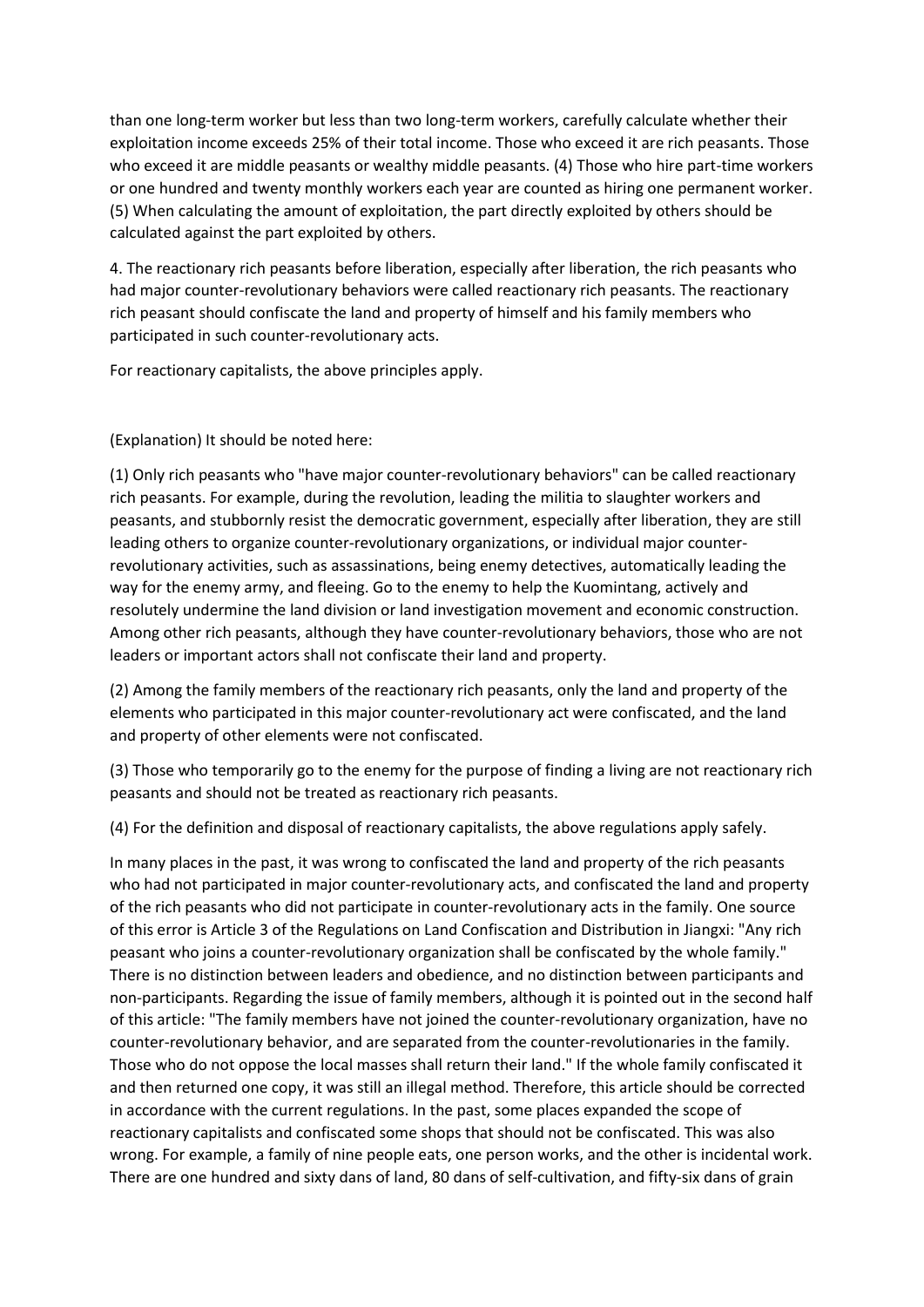harvested. I rented out 80 dans of land and collected 30 dans for ten years. There are five yuan in the mountains, and seventy yuan in the ocean every year. Often hire a long-term worker. Dayang owed a debt of 425 yuan, plus 25%, and owed it for three years. Money lending to the ocean was three hundred and eighty yuan, plus three for five years. One person served as the company commander of the Yasushi Regiment. He served as a company commander for two years and fought with the Red Guards five times. Some people joined the "AB group" (anti-communist group) for a year, but they were not important members and had no active activities. Everyone else in the family has no obvious reactionary behavior. Judgment: This family is a rich peasant. There is a person who has done major counter-revolutionary work. This person is a reactionary rich peasant and should have his family property confiscated. Everyone else should not be confiscated. Although the other person has joined the "AB group", he is not an important member and has no active activities, and should not be confiscated. (Supplementary decision of the State Council) The provisions of this chapter also apply to landlords and criminals in other classes.

5. The land, houses, cattle, and farm tools that the rich peasants should have.

The rich peasants themselves have the right to dispose of the land, houses, cattle, farm tools, etc., which are determined to be the rich peasants in the land reform, and others shall not interfere.

# (illustrate)

(1) Recently, in some places, workers and peasants have taken their land, houses, cattle, and farm tools to exchange the land, houses, cattle, and tools that the rich peasants should have, and even changed clothes and fertilizers. This is not right.

(2) After the land problem is correctly solved, the land allocated to the rich peasants has been improved and turned into good land, and no one else can exchange it. The cattle, farm tools, and houses purchased by rich peasants may not be confiscated or exchanged even if they are redundant. (Supplementary decision of the State Council) The provisions of this chapter now also apply to landlords.

6. The bankrupt landlord before liberation, the landlord who has lost all or the most part of his land and property exploitation, has labor but is still not engaged in labor, and whose living conditions exceed that of ordinary middle peasants, is called a bankrupt landlord. Bankrupt landlords are still part of the landlord class. However, after the landlord went bankrupt, those who had relied on their own labor as their main source of livelihood for one year should be changed.

After the landlord went bankrupt, he relied on his own labor as a part of his source of livelihood, and if this part reached one third of his annual living expenses, he would be treated as a rich peasant.

# (illustrate)

(1) Some people call partially bankrupt landlords a bankrupt landlord, which is wrong. Because of this kind of landlord, there are still some industries that rely on exploitation, which is nothing more than a change in the amount of exploitation income.

(2) Some people call bankrupt landlords a landlord who has been engaged in major labor for a full year after bankruptcy. This is even more wrong. Because after the landlord went bankrupt, he had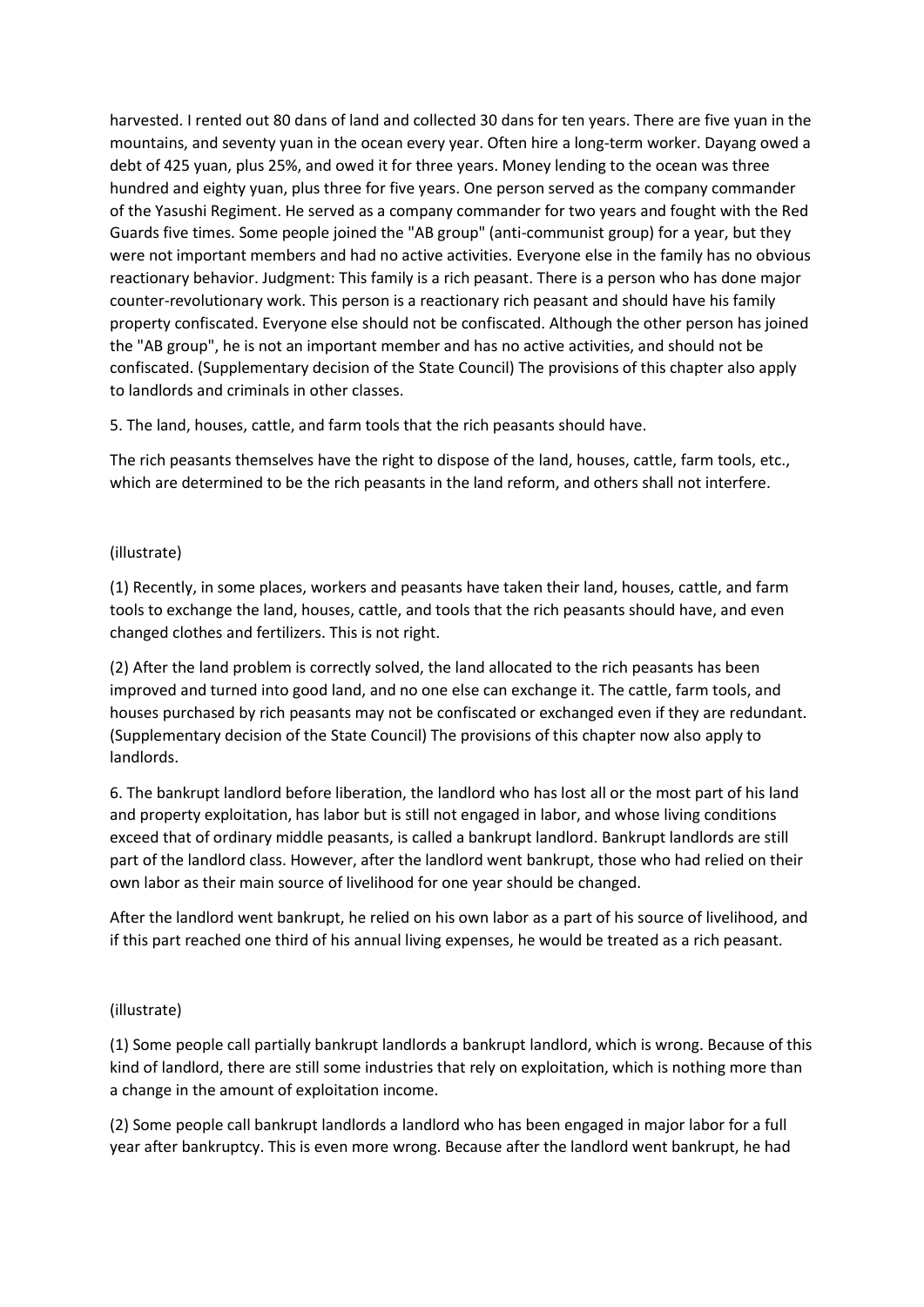been engaged in main labor for one year (referring to before liberation), and he had changed from a landlord to a worker or a poor or a peasant.

(3) After some people bankrupt the landlord, some of the workers who are already engaged in the work are still treated as the landlord. This is not right. Because if their labor has reached one-third of the family's life for a year, this kind of person should already be treated as a rich peasant.

#### 7. The poor

Except for workers and peasants, all depend on their own labor for their livelihoods, or most of them rely on their own labor for their livelihoods, or rely on a small number of production materials to operate on their own to obtain living expenses. All these people who do not have a fixed job and live in poverty are called the poor. The unemployed of the poor in villages and small towns should allocate land.

## (illustrate)

(1) The poor account for a large number of people in cities, and there are also a part of them in rural areas and small cities and towns. The occupations of the poor are very complicated, and the occupations of some poor people are often changed according to the season and cannot be fixed. The life of the poor is very difficult, and their income is often not enough to spend.

(2) Other than workers and peasants, such as independent producers, freelancers, hawkers, small businessmen who do not employ shop assistants, and all other laborers, as long as they cannot have a fixed occupation and live in poverty, they are all within the scope of the poor.

8. Intellectuals should not be regarded as a class element. The class origin of an intellectual is determined by his family composition, and his own class composition is determined by the method by which he obtains his main source of life.

All intellectuals of landlord and bourgeois origin, subject to the decrees of the democratic government, should make full use of them to serve the democratic government, and at the same time educate them to overcome their erroneous thinking of despising the working people.

When intellectuals are engaged in non-exploiting work, such as teachers, editors, journalists, clerks, writers, artists, etc., they are workers who use their brain power. Such mental workers should be protected by democratic government laws.

#### (illustrate)

(1) Recently, in some places, it is wrong to exclude intellectuals. It is a policy conducive to the cause of the people's revolution to recruit intellectuals from landlords and bourgeoisie who are willing to serve a democratic government to join the work. While they are serving a democratic government, they should try to solve their life problems.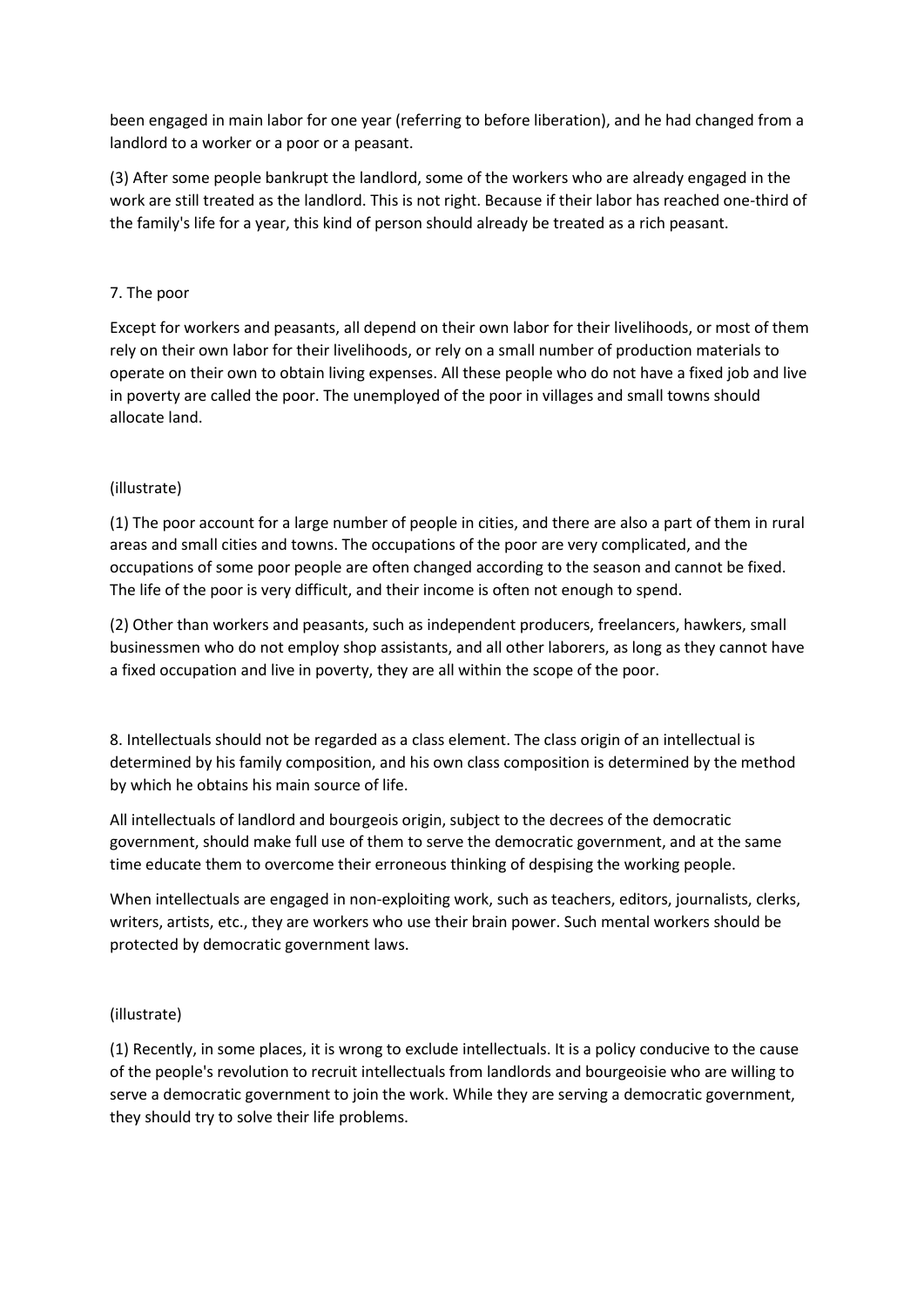(2) The class origin of intellectuals is determined by their family composition. For example, if the family belongs to the landlord, it is the origin of the landlord, if the family belongs to the rich peasant, it is the origin of the rich peasant, and the family belongs to the middle peasant is the origin of the middle peasant. The class composition of the intellectual is determined by the method of obtaining the main source of livelihood. For example, the local owner is the landlord, the capitalist is the capitalist, the freelancer is a freelancer, and the employee is an employee. I am a soldier and so on. Intellectuals who rely on their families to provide their main source of livelihood have their own composition determined by their family composition. It is wrong to regard intellectuals as a separate component, and it is even more wrong to regard those who have children of working people (the socalled "graduates") in school as a bad component.

(3) It is also wrong to regard being a teacher or a doctor as not labor.  $(\frac{2}{3})$ 

(Supplementary decision by the Government Affairs Council)

(1) Anyone who is employed by the state, cooperatives, or private agencies, enterprises, schools, etc., is a staff member of which the salary is the whole or the main source of life, is called an employee. Employees are part of the working class.

(2) Intellectuals with specialized skills or expertise are employed by state, cooperative or private institutions, enterprises, schools, etc., who engage in mental work and obtain high wages as the whole or main source of life, For example, engineers, professors, experts, etc. are called senior staff, and their class composition is the same as that of general staff. However, management agents in private economic agencies and enterprises shall not be called employees.

(3) Responsible officials at all levels of the Kuomintang government may not be designated as staff members. After the liberation, these people have other occupational income as the main source of life, and their composition should be determined according to their occupation.

9. Vagrant workers, peasants, and other people who were oppressed and exploited by the reactionary government and landlords, comprador and bourgeoisie immediately before liberation, thus losing their jobs and land, and relying on improper methods as their main source of livelihood for three consecutive years are called vagrants (It is customarily called a rogue).

The democratic government's policy for the vagrant is to win over the masses and oppose those who are dependent on the reactionary forces and actively participate in the counter-revolution. The main way to win over the general vagrant masses is to get them to return to production and allocate land and work. However, to allocate land, one must live in the country and must be able to cultivate the land.

#### (illustrate)

(1) The so-called relying on improper methods as the main source of livelihood refers to relying on improper income such as theft, robbery, deception, begging, gambling or prostitution.

Some people are called hooligans for those who are employed or semi-unemployed and have a part of illegitimate income (not the main source of income). This is wrong. It is even more wrong to call people who used to have bad habits among the workers, peasants and poor people, such as prostitution, gambling, and opium smoking, as hooligans. (2) In some places, it is not right for the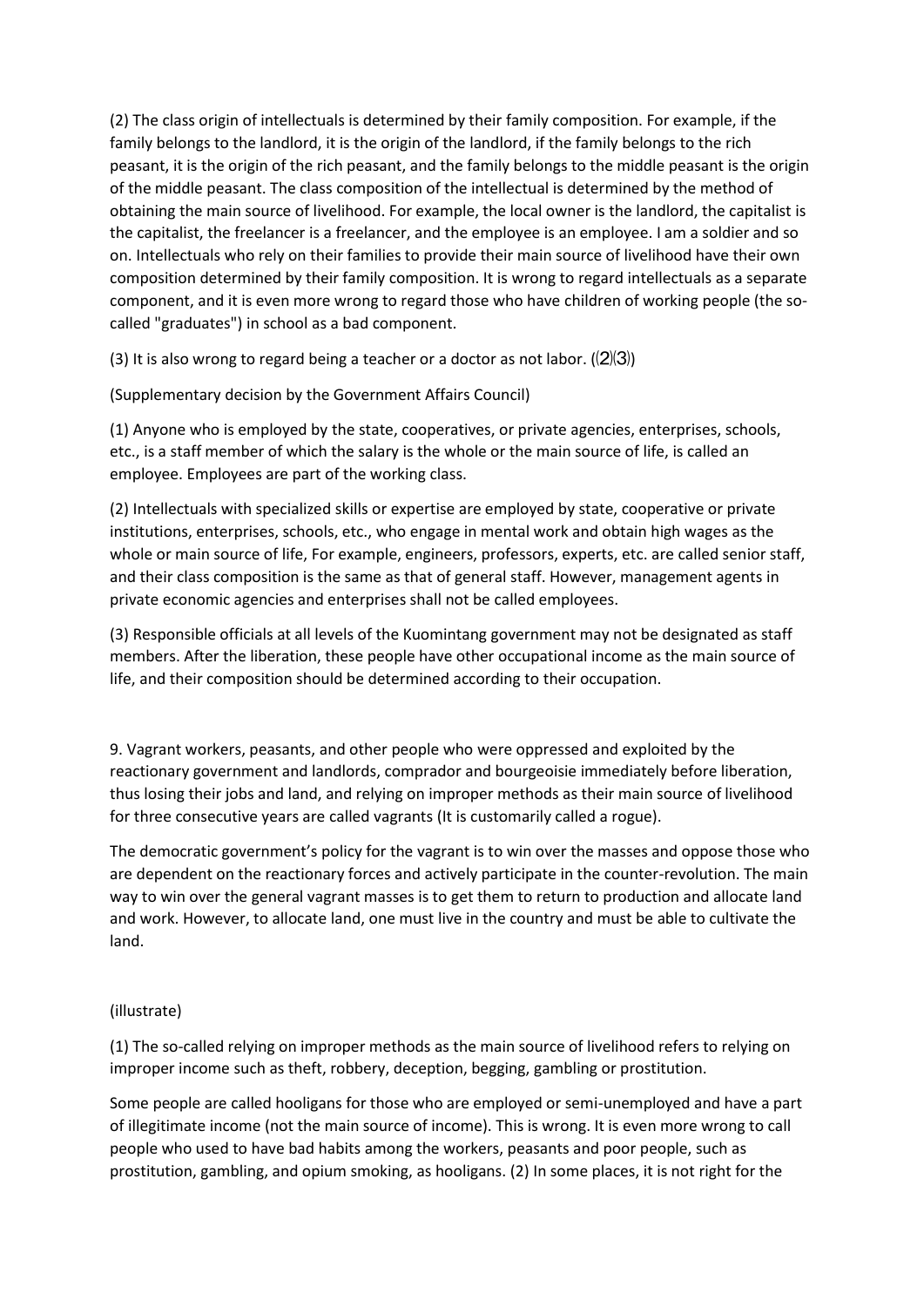vagrant leaders who actively participated in the counter-revolution (the so-called rogue heads) to allocate land to them instead of enlisting them. In some places, it is also wrong for ordinary vagrants to refuse their request for land allocation.

# 10. Religious professionals

Anyone who used religious superstitions such as priests, priests, monks, Taoists, Zhaigong, landwatching, fortune-telling, and fortune-telling as their main source of life for three years before liberation, is called a religious professional or a superstitious professional.

11. The members of the Red Army soldiers who were born in landlords and kulaks and those who were born in the landlords and kulaks of the Red Army soldiers, under the condition that they are determined to fight for the interests of the workers and peasants, regardless of commanders, combatants, themselves and their families have the right to allocate land.

## (illustrate)

(1) Preferential treatment of the Red Army Regulations Article 1 states, "For all Red Army soldiers whose families are in the democratic government area, they and their family members shall equally share the land, houses, mountains, forests, and ponds as the local poor farmers." This already includes all the Red Army soldiers. However, in some places recently, it is wrong to confiscated the land that has been allocated to the Red Army soldiers who were born in landlords and rich peasants and fought resolutely for the interests of workers and peasants. This is wrong.

(2) The so-called "family members of Red Army fighters" refer to fathers, mothers, wives, sons, daughters, and younger siblings under the age of 16. Others are not allowed to enjoy this right.

## (Supplementary decision by the Government Affairs Council)

All the commanders and combatants of the People's Liberation Army, and all the commanders and combatants of the uprising army are reorganized into the People's Liberation Army from the day the uprising is reorganized into the People's Liberation Army. 12. The worker's family is a rich peasant or landlord. The worker's family is a rich peasant or landlord, and the worker himself and his wife, sons, and daughters remain unchanged according to the status of the worker. Other people in the family are treated as landlords or rich peasants.

## (illustrate)

(1) In the landlord or rich peasant household, who had sold their labor for one year immediately before liberation should be recognized as a worker. I and my wife, sons, and daughters are treated as workers. Others in the family shall be treated as landlords and rich peasants, and shall not enjoy workers' rights. If there are other ingredients in the home, they will be treated according to their ingredients. For example, someone in a family has been living in a village and has relied on rent collection and money lending as their main source of livelihood for three years, and this person is a landlord; someone has relied on selling labor as their main source of livelihood for one year, and this person is a worker; It has been one year since the small industry for self-selling has been the main source of livelihood. This person is an independent producer; each determines its composition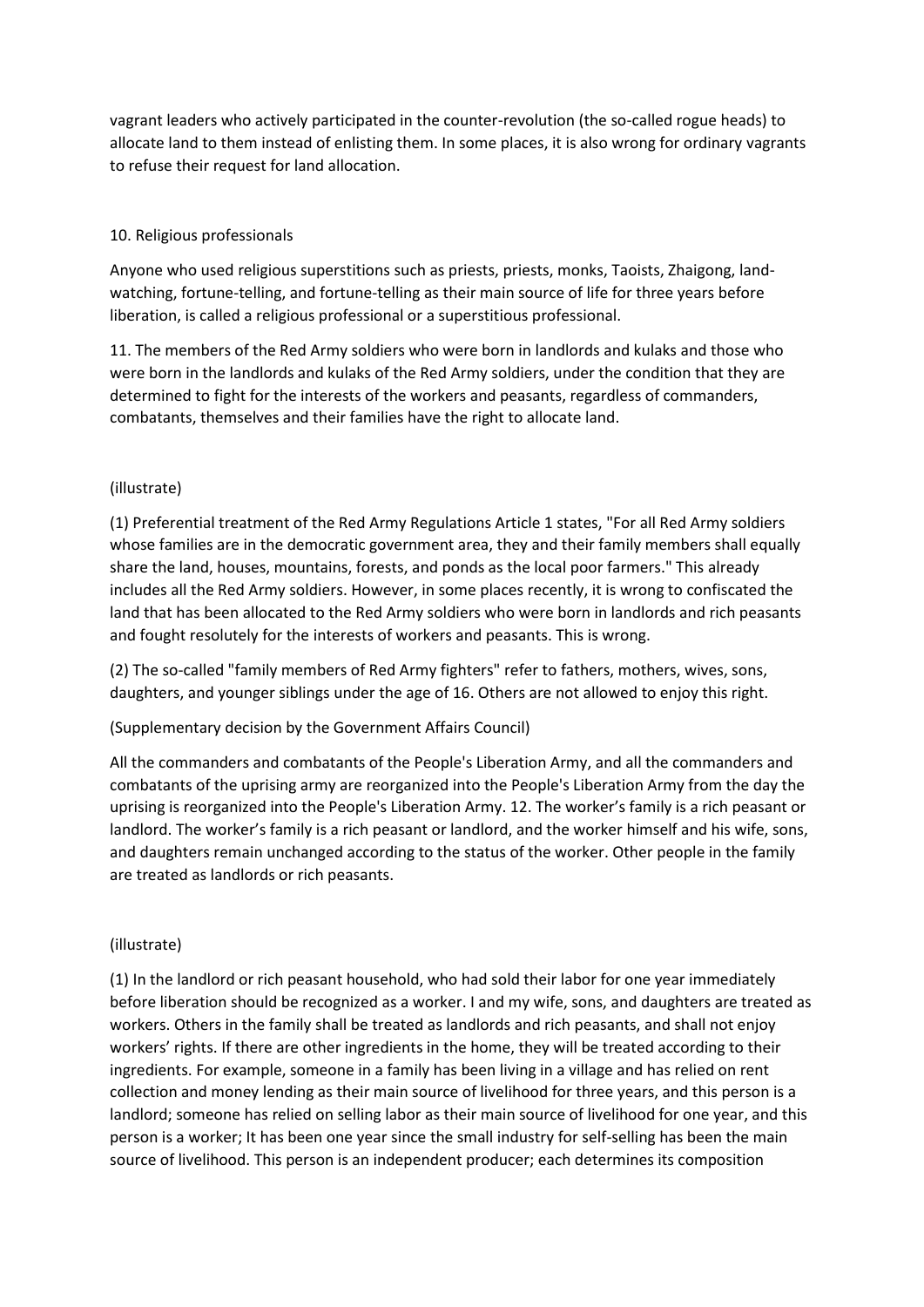according to the nature of its source of livelihood within a certain period of time, and each according to its composition determines its existence. Treatment under the laws of a democratic government.

(2) Rural workers, independent producers, teachers, doctors, etc., both have small plots of land. Because the village is not enough to maintain a living and go out to make a living, they rent out small plots of land instead of relying on the main source of livelihood. Mainly.

13. The class composition of landlords, rich peasants, capitalists and workers, peasants, and poor people after they marry each other.

1. The class composition of landlords, rich peasants, capitalists, workers, peasants, and poor people after marrying each other is determined according to the differences between the marriage before and after liberation, the differences in the original class composition, and the differences in the living conditions after marriage.

2. Anyone who got married before liberation: landlords, rich peasants, capitalist women who married workers, peasants, and poor people, engaged in labor, and who had been the main source of income for one year, were recognized as workers, peasants, or poor. Those who do not engage in labor or who have been engaged in labor for less than one year will not change their original composition. Workers, peasants, or poor women who marry a landlord, rich peasant, or capitalist, and have lived the same life for three years, can they be recognized as a landlord, rich peasant, or capitalist. Those who are equal (that is, relying on their own labor as the main source of living), or who have lived the same life for less than three years, will not change according to the original composition.

3. Anyone who got married after liberation: workers, peasants and poor women married to landlords, rich peasants, and capitalists; their original composition remains unchanged. Landlords, rich peasants, and capitalist women who marry workers, peasants, and poor people must be engaged in labor. Those who have been their main source of income for one year are recognized as workers, farmers, or poor. If you do not engage in labor, and those who have been engaged in labor for less than one year, the original composition will not be changed.

4. Before the liberation, if the workers, peasants and poor people sold their children to landlords, rich peasants, and capitalists, and workers, peasants, poor peasants and landlords, rich peasants, and capitalists hired women to recruit each other, the components and treatments for betraying their children and recruiting sons-in-law shall apply to the above-mentioned one to three. The regulations.

5. Before liberation, the workers and peasants and poor peasants and landlords, rich peasants, and capitalists adopted their sons to each other, and the sons of workers and peasants and poor peasants adopted and lived the same lives as the landlords, rich peasants, and capitalists, and their stepparents. Those who had completed five years had the same composition as the stepparents. If the life is not equal to the adoptive parents, but equal to the biological parents, the original composition will not be changed. The sons of landlords, rich peasants, capitalists, and workers, peasants and poor, and those who live the same life as their stepparents and have worked for one year have the same composition as the stepparents. If they are not engaged in labor, their life is not equal to that of the adoptive parents, and those who are equal to the biological parents will not change according to the original composition.

(illustrate)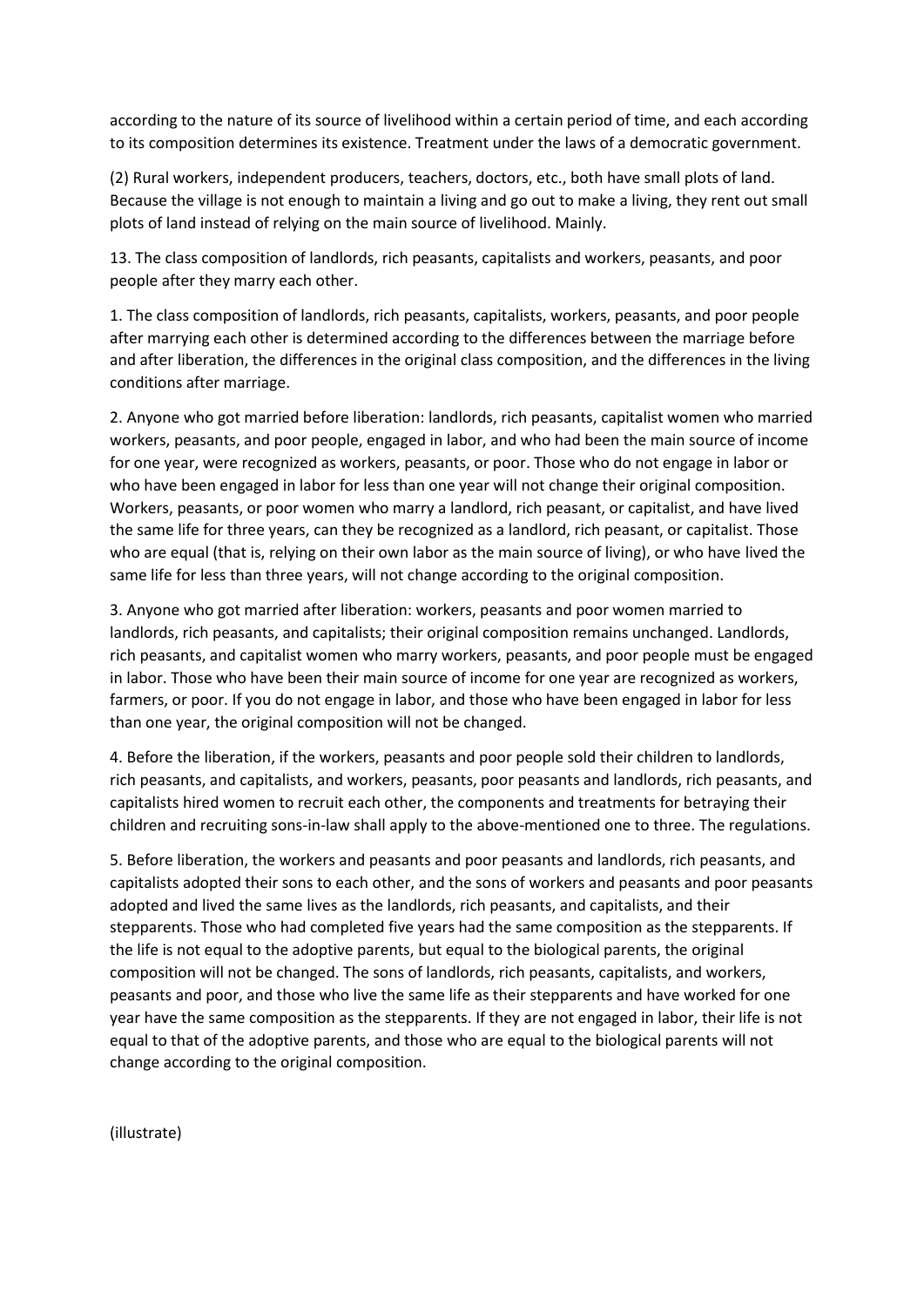The so-called labor here includes housework. (Supplementary decision by the Government Affairs Council)

Article 2 of this chapter stipulates that workers, peasants and poor women who married landlords, rich peasants, and capitalists before the liberation of the same life for less than three years shall not change their composition according to the original composition. Those who have continued to live the same life as rich peasants or capitalists for one year should be recognized as rich peasants or capitalists.

The three articles of this chapter stipulate that after the liberation of workers, peasants and poor women marrying landlords, rich peasants, and capitalists, their composition should not change according to their original composition. When applicable now, for those who marry landlords, their composition should remain the same; for marrying capitalists or rich peasants, their composition should remain the same; Those who have completed one year should be recognized as capitalists or rich peasants.

14. Landlord, rich peasant and industrial and commercial person

1. For landlords who are also industrial and commercial persons, their land and the houses and properties connected to the land shall be confiscated. The industry and commerce and the factory buildings, shops, houses, and property connected to industry and commerce will not be confiscated.

2. For rich peasants and industry and commerce, their land, houses and properties connected to the land shall be treated as rich peasants. The industry and commerce and the factory houses, shops, houses, and properties connected to industry and commerce shall be treated as those of the industry and commerce.

15. Managing public halls Managing public halls is an act of exploitation, but it should be distinguished between landlords, rich peasants, and capitalists managing public halls and workers, peasants, and poor people managing public halls.

(Explanation) The management of the land and property of various shrines, temples, associations, and societies is called Guan Gongtang. Managing public halls in rural areas is undoubtedly a type of feudal exploitation, especially for the landlord class and rich peasants. The concentration of large amounts of land and property through public halls has become one of the main methods of feudal exploitation. For those courts that are controlled and manipulated by a small number of people and have a large amount of feudal exploitation income, the behavior of managing the courts should be a factor that constitutes the class composition of managers. However, some courts are not controlled and manipulated by a small number of people, and managers cannot get income from the behavior of managing courts. Other small courts are managed by the workers, peasants and poor people in turn, and the amount of exploitation is very small, so they cannot be used as a component of the managerial class. factor. Some people think that as long as they have been in charge of courts, they are all landlords, rich peasants, or capitalists. This is wrong.

C. Several New Decisions of the Government Administration Council In order to correctly carry out future land reforms, the Government Administration Council of the Central People's Government should exclude the principles stipulated in the two documents "How to Analyze Rural Classes" and "Decisions on Some Issues in Land Reform". Make the following decisions:

1. Small craftsmen. Those who own a small amount of production materials such as hand tools, workshops, and raw materials, engage in independent handicraft production and sell their finished products as their entire or main source of livelihood, are called small handicraftsmen or independent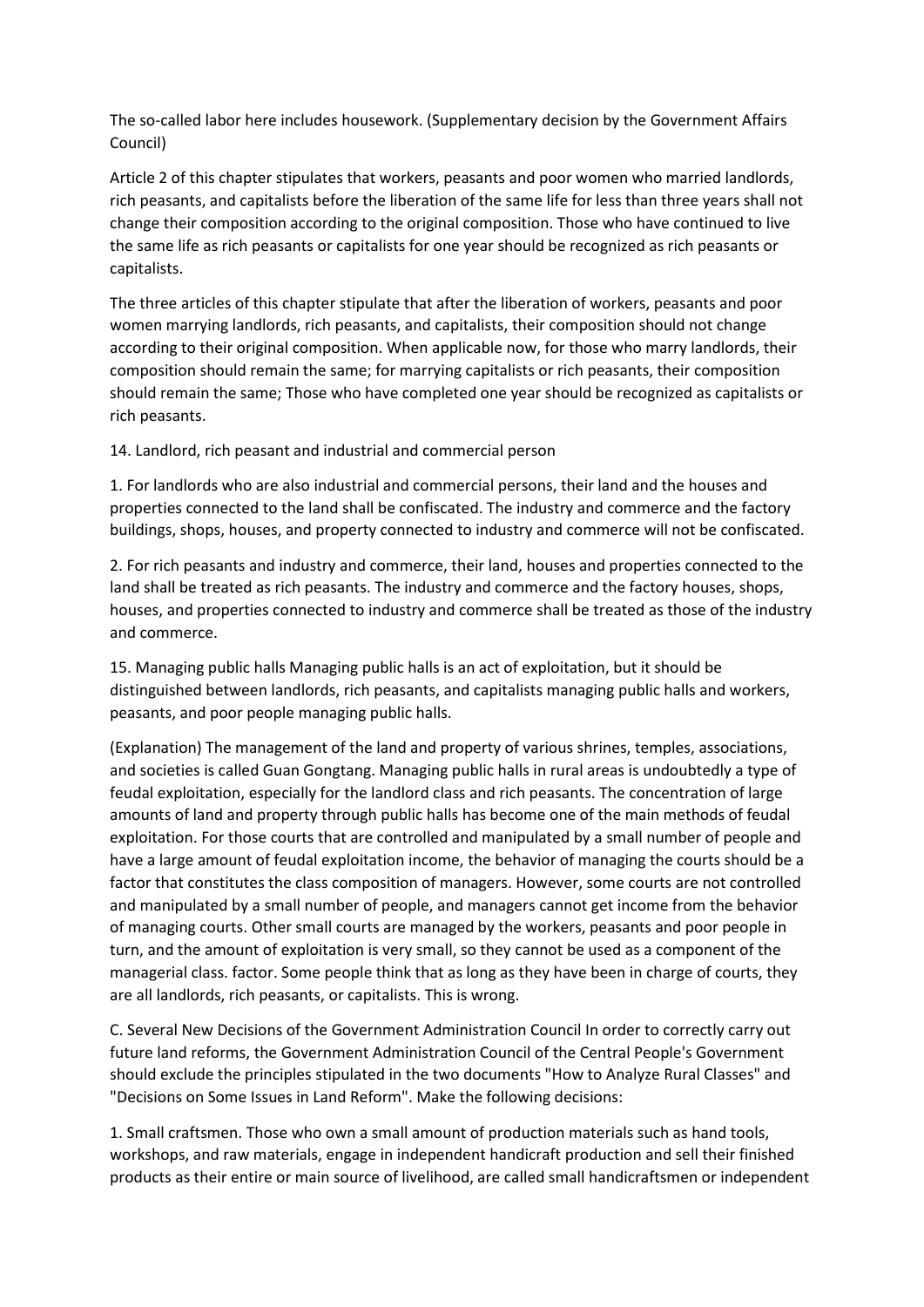producers. Small handicraftsmen generally do not hire workers, and sometimes employ auxiliary assistants and apprentices, but still rely on their own handicraft labor as their main source of income. The social status of this small handicraft is similar to that of the middle peasant.

2. Handicraft capitalists. A person who owns a large amount of capital such as hand tools, workshops, and raw materials, employs workers and apprentices for handicraft production and obtains profits, as the entire or main source of income, is called a handicraft capitalist. Small handicraftsmen only hire assistants and apprentices to assist their own labor, while handicraft capitalists hire workers and apprentices not to assist him in his own labor, but to obtain profit. This is the main distinction between small handicraftsmen and handicraft capitalists.

3. Manual workers. People who have no means of production at all, or only a few hand tools, sell their labor to consumers, or to handicraft capitalists, or to small handicraftsmen, who engage in handicraft production for their employers and receive wages as their entire or main source of living are called Manual workers. The social status of manual workers is the same as that of workers and farmers.

4. Freelancers. Doctors, teachers, lawyers, journalists, writers, artists, etc. who rely on independent business for a living, but do not exploit others, are called freelancers. In order to carry out their own business, such freelancers sometimes hire assistants or hired assistants to do housework. Those who engage in this kind of hiring behavior are not counted as exploiters. These people are called employees if they are not engaged in independent business but are employed in state or private institutions.

5. Small merchants and hawkers. People who have no or only a small amount of capital, buy goods from merchants or small producers, sell them to consumers, do not hire workers or shop assistants, and engage in the labor of commodity circulation as the main source of life, are called small merchants. Small merchants who travel frequently are called hawkers.

6. Commercial capitalists or businessmen. A person who owns commercial capital, employs workers or shop assistants to circulate commodities and obtain profits as the entire or main source of income is called a commercial capitalist or merchant.

7. Enlightened gentry. The term enlightened gentry refers to certain individuals in the landlord class who once opposed Chiang Kai-shek's reactionary rule and imperialist aggression, and actively supported the people's democratic cause, supported the people's democratic dictatorship and sponsored land reformers. For enlightened gentry, apart from disposing of their land and other properties in accordance with the Land Reform Law and other relevant laws, they should be taken care of politically and in life, and they should be recruited to participate in land reform or the work of the people's government and people's organizations.

8. Families of revolutionary martyrs. The term "family of revolutionary martyrs" refers to the martyrs who have been killed and killed in the revolution since the Revolution of 1911, the fathers, mothers, wives (or husbands), sons and daughters of soldiers who died in the Anti-Japanese War and the People's Liberation War, and those under the age of 16. Younger siblings. The same applies to the family members of other personnel mentioned in the Land Reform Law.